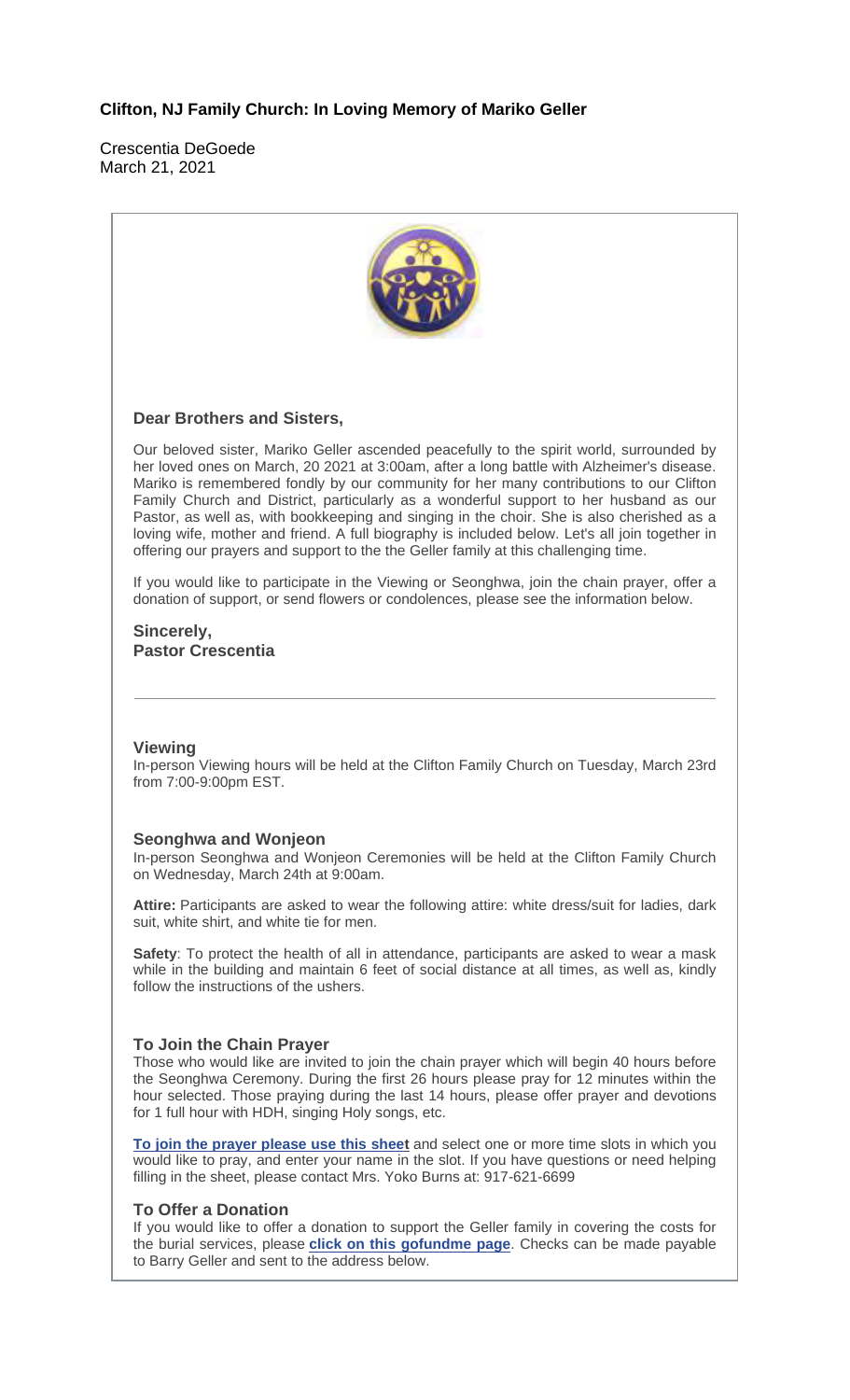#### **Flowers may be sent to:** Clifton Family Church c/o Mrs. Eriko Endo 78 De Mott Ave., Clifton, NJ 07011

**Condolences may be sent to:** 18 Woodland Ave., Nutley, NJ 07110



**Biography of Mariko Geller** May 8, 1950 - March 20, 2021

Mariko Yoshitome Geller was born on May 8, 1950 in the town of SatsumaSendai, Kagoshima Prefecture, in Kyushu, Japan. She is the 4th child of 6, including one sister and four brothers. Her parents worked hard to care for their family. Dad was a city government employee and Mom tended to the family, grew rice, raised chickens and did volunteer work in the community.

There's a famous quote by Maya Angelou that says "I've learned that people will forget what you said, people will forget what you did, but people will never forget how you made them feel." Mariko was the kind of person who always cared about other people's feelings and did her best to make them feel better in any way she could. From her contagious smile and laugh to her love for singing and cooking, she truly enjoyed sharing her gifts with the world. She was quiet by nature but left a big imprint in her strong devotion to her faith and love for her family.

From an early age, Mariko was inspired by America and Christianity. She attended a Catholic High School and went on to study English Literature at a local Junior College. While studying, she met Mrs. Midorikawa, her spiritual mom. Mariko joined the Unification family in 1970, but returned home to help care for her ailing father. She returned one year later and was sent out to fundraise in Tokyo and many other cities. In 1978 she was sent to England where she worked making bento lunch boxes to raise money for the movement in England.

In June of 1982 she was matched to Barry Geller in the Grand Ballroom of the New Yorker Hotel. They were Blessed in Marriage one week later at Madison Square Garden. They are part of the 1800 couple Blessing. Mariko returned to England to finish her work in the Bento business, returning to America one year later. Barry and Mariko began their family life in Chicago, 1983, while both working for Saeilo Machinery. Mariko worked in Saeilo's automotive division, as the team mother. Barry and Mariko were later assigned to manage a machine tool sales and service center in Toledo, Ohio and it was there that their first daughter, Marry was born. Mariko cared for children while in Toledo. The following year, Barry made the decision to attend Unification Theological Seminary and Mariko along with Marry joined several months later in the fall of 1985. Mariko spent her days caring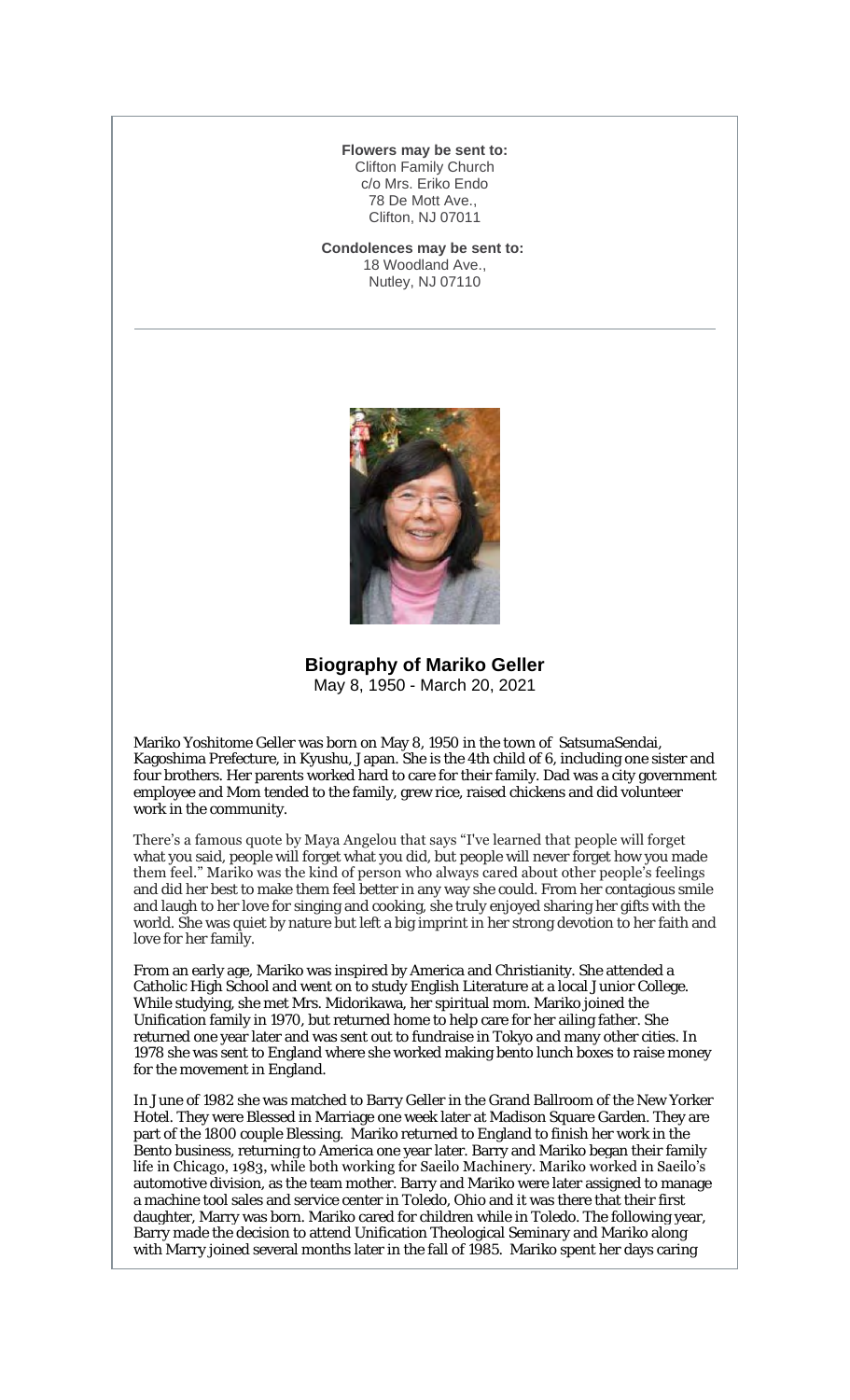for toddlers at the nursery, on the UTS campus. She enjoyed working under the direction of Mrs. Marie Ang. In January of their 2nd year at UTS Valerie was born.

After graduating UTS, Mariko and Barry moved to Tucson, Arizona and took on their assigned role as City Leaders, during the Inter-denominational Conferences for Clergy providence. Mariko helped to maintain the center and cared for their growing family. She also spent time fundraising and visiting ministers.

In the spring of 1988, the Gellers were reassigned to Brooklyn, NY, during the "Return to Hometown Providence". Just after their arrival in July, 1988, Mariko gave birth to a son, Andrew. During their 3 years as church leaders in Brooklyn they met many members, including the Chesnut couple. While they were in Arizona, Mariko made a promise to Heavenly Parent to offer a child to a family in need, during a special seminar in 1987. Upon learning of her pregnancy, while in Brooklyn, the Gellers decided to offer that child, a boy, to Jerry and Catherine Chesnut. Mariko was determined from the moment she decided, back in 1987 to help another couple have a child. In January of 1990, baby Chesnut was born at the Brooklyn center.

Several months later, the Gellers moved to Rockaway Beach, where Barry's parents live. Just prior to moving, their 3rd daughter, Tamaru was born. Mariko spent the next nine happy years in Rockaway Beach, raising children. In the fall of 1999, they moved to New Jersey. In 2006 Mariko began working at the Clifton Family Church and sang in the choir, performing at various events and at prayer breakfasts in many ACLC churches. Mariko traveled to the Holy Land in December of 2003 and participated in the meaningful events of that trip. She also represented New Jersey on a WFWP trip to North Korea. In 2006 Barry and Mariko were inaugurated as the District Pastor couple in Region 3, NJ, PA & DE. They continued in that position until 2010.

Sadly, 1 year later, Mariko was diagnosed with Alzheimer's Disease. In 2013, Andrew, Barry and Mariko traveled to Japan to visit Mariko's family. After some travel in Japan and visiting Mariko's family, the Gellers returned home to New Jersey and have remained there since. After a long battle with Alzheimer's Disease, Mariko ascended peacefully on March 20, 2021 at 3:00am.

Mariko is survived by her husband, Barry, and children, Marry Sun Jin, Valerie Aiko, Andrew, and Tamaru. Mariko is fondly remembered as a kind and gentle person, who almost never uttered a word of complaint. She was a blessing to her family, and our church community. May she rest in peace in her eternal home.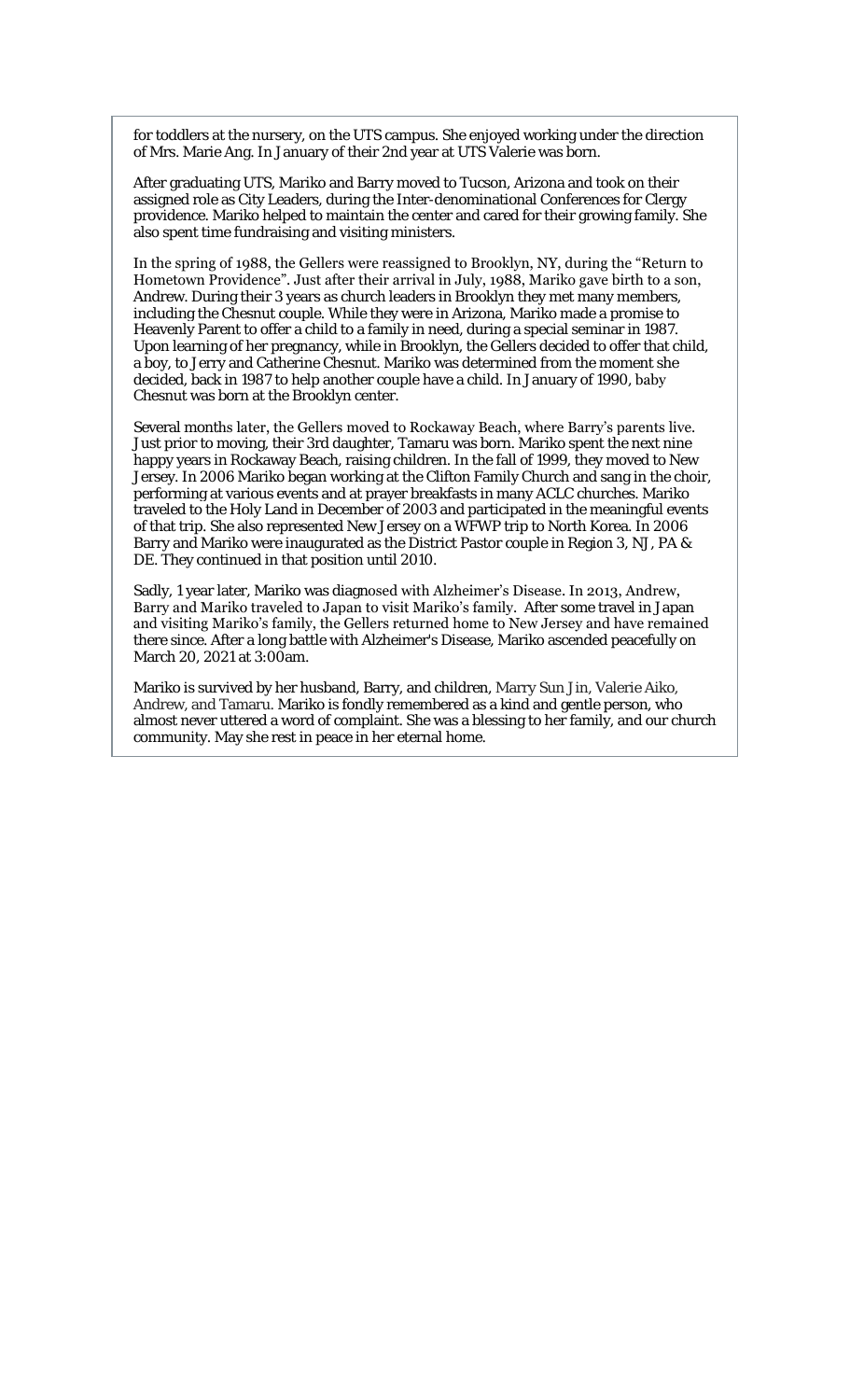

# Support for Mariko Geller's Seung Hwa Ceremony

| \$3,890 raised of \$15,000 goal                                                                                                                                                                                                                                                                                                        |                   |  |
|----------------------------------------------------------------------------------------------------------------------------------------------------------------------------------------------------------------------------------------------------------------------------------------------------------------------------------------|-------------------|--|
| մ`                                                                                                                                                                                                                                                                                                                                     | <b>Share</b>      |  |
| $\frac{1}{2}$                                                                                                                                                                                                                                                                                                                          | <b>Donate now</b> |  |
| Barry Geller is organizing this fundraiser.<br>ميد                                                                                                                                                                                                                                                                                     |                   |  |
| Created 1 day ago<br><b>Funerals &amp; Memorials</b>                                                                                                                                                                                                                                                                                   |                   |  |
| Greetings to all,<br>My family and I are seeking to raise funds to support the Home<br>Going of our beloved wife and Mom, Mariko Geller. Her Seung Hwa will take place on<br>Wednesday, March 24, 2021 at 9am.<br>Your donations are deeply appreciated.<br>Sincerely and in Heavenly Parent's Love,<br><b>Barry Geller and Family</b> |                   |  |
| <b>Fundraiser Stats</b><br>59<br>38<br>shares<br>donors                                                                                                                                                                                                                                                                                | 38<br>followers   |  |
|                                                                                                                                                                                                                                                                                                                                        |                   |  |
| <b>Donate</b>                                                                                                                                                                                                                                                                                                                          | <b>Share</b>      |  |
|                                                                                                                                                                                                                                                                                                                                        |                   |  |

 $Donations  $(38)$$